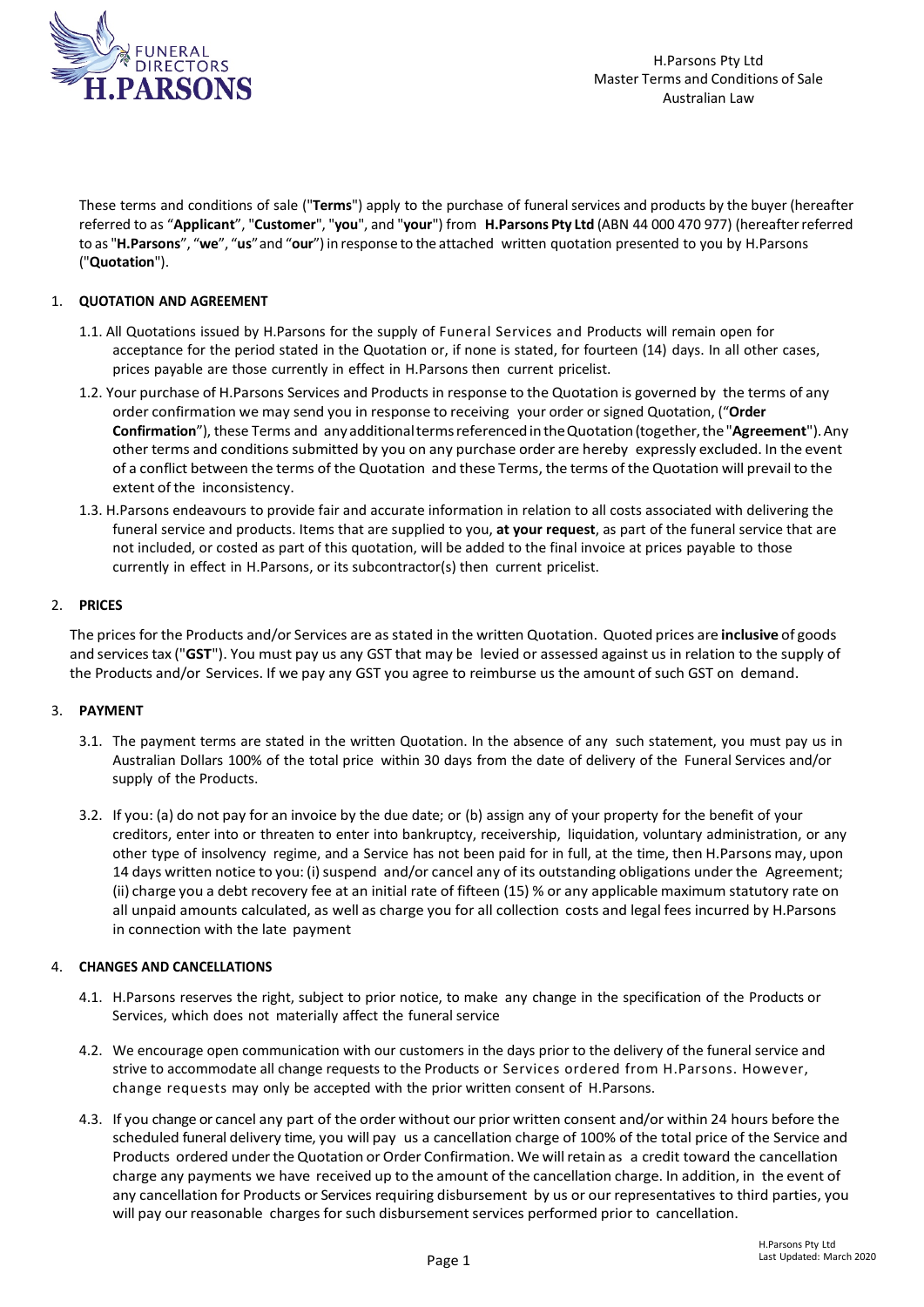

### 5. **DELIVERY AND DELAYS IN PERFORMANCE**

- 5.1. Funeral Service delivery times are approximate. Time for delivery will not be of the essence of these Terms and your purchase of the Funeral Service. We are not liable for delays in performance of any of our obligations under these Terms(including Service delivery). Partial Service delivery is permitted, if applicable.
- 5.2. For a funeral service to proceed, we require confirmation from several third parties. These include (but are not limited to): medical practitioners, the coroners office, cemeteries, crematoria. Whilst every effort will be made to mimimise these delays, we cannot be held liable for any delays to the funeral service, due in whole or in part, to delays imposed by third parties.

### 6. **RESTORATIVE AND MORTUARY SERVICES**

H.Parsons employees will, in most circumstances, perform reconstruction, invasive and/or restorative services as required in order to prepare your loved one's remains for viewing and/or the funeral service (if applicable). You give us permission and instructs us to undertake such restoration and restorative services and understands and acknowledges that the appearance of your loved one and the benefits of the embalming and restorative services provided by H.Parsons are not an exact science and that the results obtained by those services are dependent upon a number of other factors outside of our control. You hereby release and agrees to hold H.Parsons, its owners, employees and agents harmless from any claims or causes of action arising or relating to the restoration of your loved one's remains or the viewing thereof.

### 7. **ACCEPTANCE OF SERVICES AND PRODUCTS**

You will be deemed to have accepted a Funeral Service and Products on the earlier of: (a) signing any of the following documents: the Quotation, the Arrangement Form as the Applicant and/or signing these Terms and Conditions; or (b) on the date of delivery of the funeral service. Note: At your request, or as agreed, other third-party organisations may supply services or products as part of the quotation. These organisations may have separate terms and conditions which may apply to the provision of that product or service.

## 8. **TRANSPORTATION, TITLE AND RISK OF LOSS**

- 8.1. Unless otherwise specified in the Quotation, we are responsible for payment and delivery of the Service and Products to you at the designated point of delivery of the Funeral Service.
- 8.2. Title and ownership to each Product and Service will pass to you at the start of the Funeral Service. You will be responsible to pay us 100% of the Quoted price for the Funeral Service and Products.
- 8.3. Risk of damage to or loss of the Product(s) will pass to you upon delivery of the Product to you at the designated point of delivery of the Funeral Service.

## 9. **FUNERAL RECORDINGS AND WEB STREAMING**

H.Parsons takes great pride in our Audio Visual (AV) equipment and facilities. We go to great lengths to ensure our equipment operates correctly and continually strive to further reduce error rates. The nature of the AV services provided by us has a reliance on combinations of (including but not limited to): AV hardware, computer hardware, software, internet connections and human factors. H.Parsons specifically excludes any warranty given or implied, for the AV recording and/or web streaming services provided under this contract.

#### 10. **LIMITED WARRANTIES**

10.1. To the extent permitted by law, no express or implied warranties, including but notlimited to implied warranties of merchantability, fitness for a particular purpose or data accuracy will apply to anything supplied to you under the Agreement.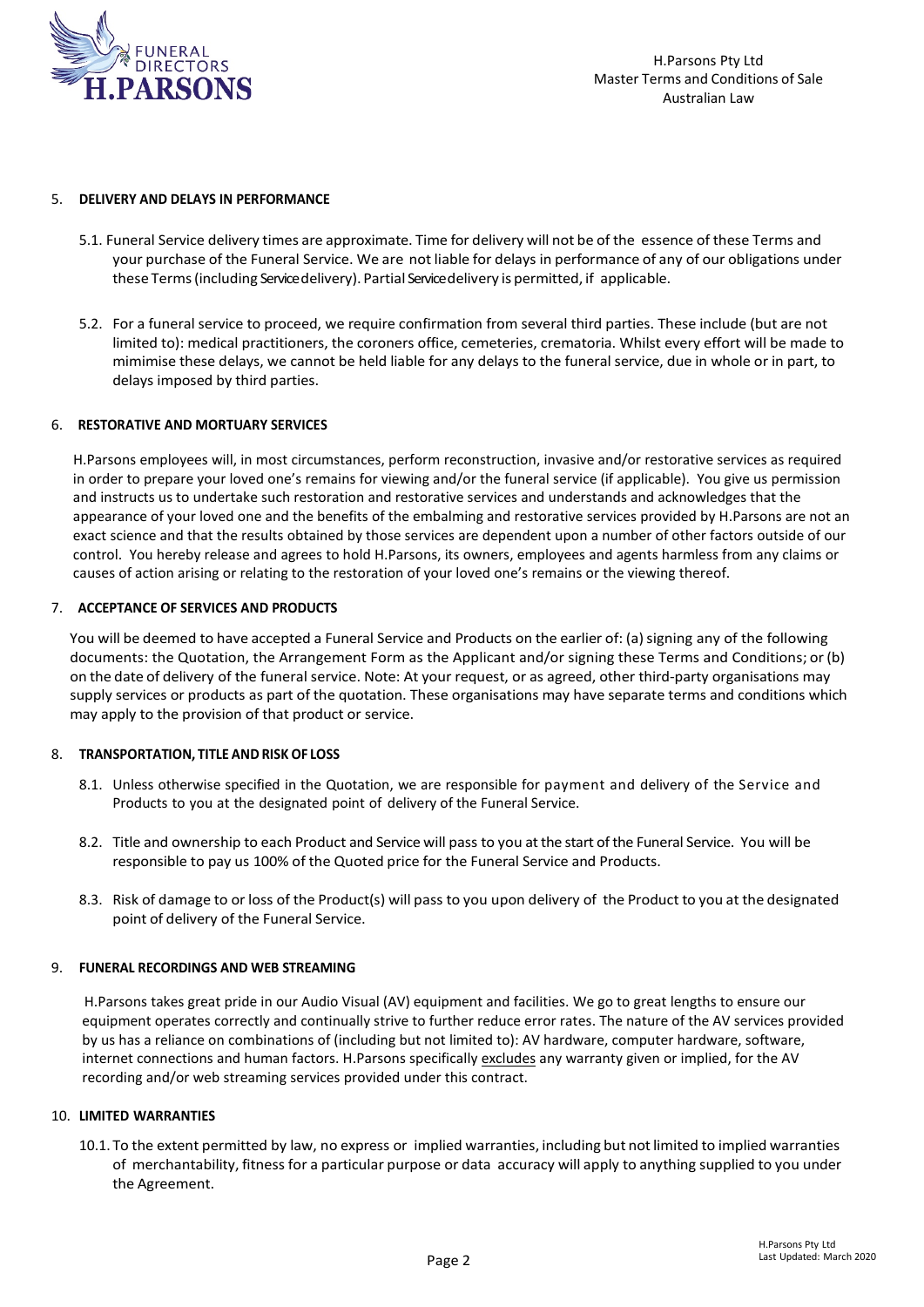

10.2. If H.Parsons breaches any warranties set out in these Terms or a term or condition that is implied by law and which is not capable of being excluded, the parties agree that H.Parsons' liability will be limited to, at H.Parsons' discretion: resupply the non-conforming Products and/or Services; (b) paying the cost of such resupply; (c) paying the cost of having the non-conforming Products repaired or non- conforming Services resupplied (as the case may be); or (d) refund to you the price paid by you to us for the non- conforming Product and/or Services. You acknowledge and agree that you will not be entitled to a refund or credit of the purchase price of the Product and/or Services in any other circumstances.

# 11. **LIMITATIONOF LIABILITY**

To the extent permitted by law, you agree that: (a) the total liability of H.Parsons and your exclusive remedy for any and all claims arising out of or related to the Agreement, your purchase and use of the Products and/or Services, regardless of the form of the action, will be limited to 100% of the total price of the Product and/or Services paid by you to us, the subject matter of the claim; and (b) H.Parsons will under no circumstances be liable to you for any loss of profit, loss of revenue, loss of goodwill or any indirect, consequential, or punitive damages.

## 12. **INTELLECTUAL PROPERTY**

You acknowledge that, unless otherwise agreed in writing, all intellectual property rights attaching to H.Parsons or H.Parsons branded Products are and will remain the property of H.Parsons.

## 13. **CONFIDENTIAL INFORMATION AND PRIVACY**

- 13.1.H.Parsons will treat client information as confidential. Notwithstanding the foregoing, H.Parsons may disclose the clients confidential information to: (a) its Personnel on a need to know basis for the purpose of performing its obligations under the Agreement; (b) if required by law, in which case such the Receiving Party will so notify the other party as soon as practicable and in any event prior to such party making such required disclosure. For the purpose of this clause 13, H.Parsons' pricelist for the Products and/or Services and these Terms will be considered as confidential information of H.Parsons.
- 13.2. Each party must comply, and must ensure that their respective Personnel comply, with all applicable Privacy Law as they apply to that party.
- 13.3. If any Personal Information is provided or otherwise made available to H.Parsons or its Personnel by the Customer, the Customer represents and warrants to H.Parsons that the Customer has procured and obtained all necessary individual consents (as required by all applicable Privacy Law) to enable and permit H.Parsons and its Personnel to collect, store, use, disclose or otherwise deal with the Personal Information solely for the purpose of fulfilling its obligations to Customer as anticipated under the Agreement.

## 14. **DATA ACCESS**

You agree to permit us to connect, or to otherwise access data related to the Funeral Service and Products, to allow us to gather, aggregate, compile, and use data in various ways including quality initiatives, benchmarking and reporting services. The data collected by us will be used, during and after the expiration or termination of the Agreement, in a manner that will maintain client and customer level confidentiality

## 15. **FORCE MAJEURE**

H.Parsons will not be liable to you for the non-performance of any of its obligations under the Agreement to the extent such performance is prevented by any circumstances beyond its reasonable control including but not limited to, strikes, lock outs orlabour disputes of any kind (whether relating to its own employees or others), fire, flood, explosion, natural catastrophe, acts or threats of terrorism, plant breakdown, computer or other equipment failure and inability to obtain material or equipment. Ifsuch a delay occurs, we may extend the performance of our obligation for a period of time equal to the delay. If an event of force majeure exceeds 10 days H.Parsons may cancel your order without any liability to you.